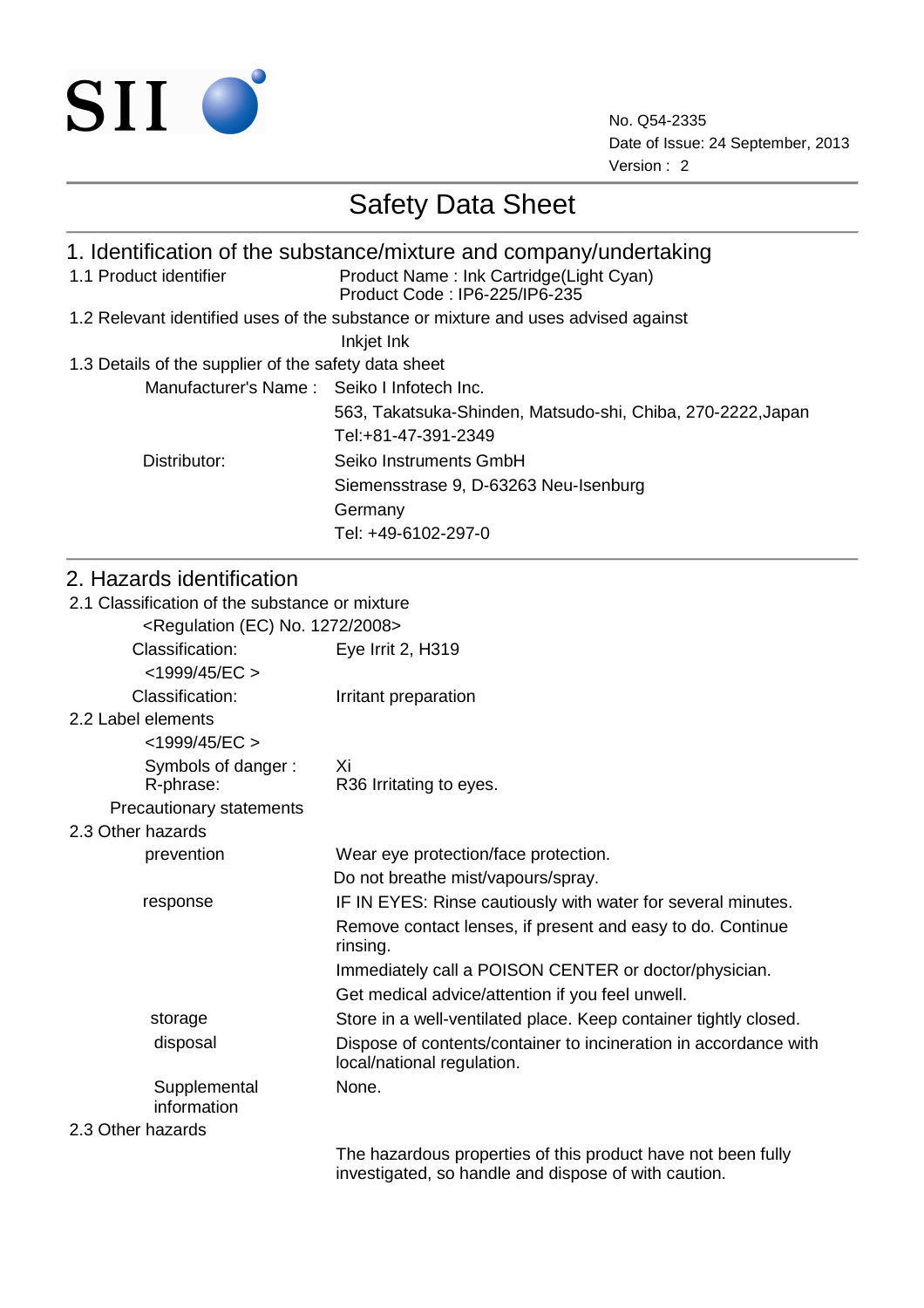#### 3. Composition/information on ingredients Substance / Mixture: Mixture

| Main Ingredients                           | Content(%) | CAS No.       | EC No.    | EU<br>Reg.No. | <b>Classification</b><br>EC No.<br>1272/2008  | Classification<br>67/548/EEC |
|--------------------------------------------|------------|---------------|-----------|---------------|-----------------------------------------------|------------------------------|
| $bis(2-$<br>ethoxyethyl) ether             | 70-80      | 112-36-7      | 203-963-7 | <b>NA</b>     | Eye Irrit 2,<br>H <sub>319</sub>              | Xi, R36                      |
| y-butyrolactone                            | $<$ 10     | $96 - 48 - 0$ | 202-509-5 | <b>NA</b>     | Acute Tox 4,<br>H302;<br>Eye Irrit 2,<br>H319 | Xn, R22, R36                 |
| $(2 -$<br>methoxymethylet<br>hoxy)propanol | $<$ 10     | 34590-94-8    | 252-104-2 | <b>NA</b>     | None                                          | None                         |

Other components (listed on EINECS, NLP or ELINCS) are not hazardous according to the directives mentioned above. NA: not available

## 4. First aid measures

## 4.1 Description of first aid measures

| Inhalation:                                                     | Move to fresh air area. Call a physician                                                                                                                              |
|-----------------------------------------------------------------|-----------------------------------------------------------------------------------------------------------------------------------------------------------------------|
| Skin Contact:                                                   | In case of contact, immediately wash skin with soap and<br>plenty of water. If irritation develops, get medical attention.<br>Remove contaminated clothing and shoes. |
| Eye Contact:                                                    | In case of contact, immediately flush eyes with plenty of<br>water for at least 15 minutes. If irritation develops, get<br>medical attention.                         |
| Ingestion:                                                      | If swallowed, seek medical advice immediately.                                                                                                                        |
| 4.2 Most important symptoms and effects, both acute and delayed |                                                                                                                                                                       |
|                                                                 | No information available.                                                                                                                                             |
|                                                                 | 4.3 Indication of any immediate medical attention and special treatment needed                                                                                        |
|                                                                 |                                                                                                                                                                       |

See Section 4.1.

### 5. Firefighting measures

#### 5.1 Extinguishing media

Suitable extinguishing media:

Use water spray, carbon dioxide, dry chemical powder or foam.

Unsuitable Extinguishing Media

None.

5.2 Special hazards arising from the substance or mixture

| <b>Specific Hazards</b> | Irritant, corrosive and/or toxic gas may be generated by a<br>fire. |
|-------------------------|---------------------------------------------------------------------|
|-------------------------|---------------------------------------------------------------------|

#### 5.3 Advice for firefighters

Specific Fire Fighting Carry out fire-fighting at the safe and effective distance from the fire, or use a unattended hose-holding unit, or a nozzle with a monitor.

Protection of Fire Fighters

In fire-extinguishing activity, wear an appropriate air breathing apparatus and full protective clothing for chemicals.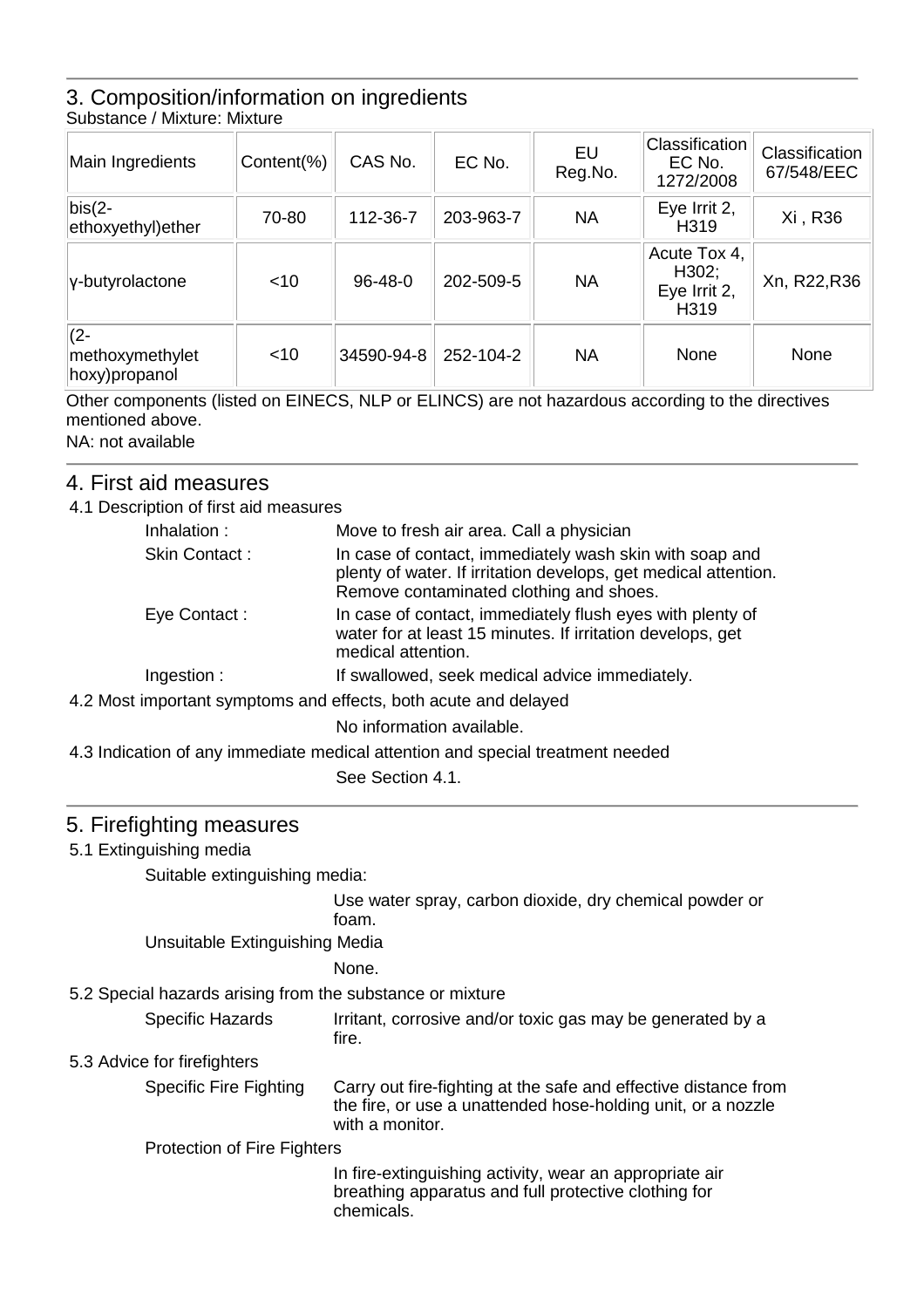## 6. Accidental release measures

| 6.1 Personal precautions, protective equipment and emergency procedures |                                                                                                                                                                                                                                                                                                                                                                                                                                                                                                   |
|-------------------------------------------------------------------------|---------------------------------------------------------------------------------------------------------------------------------------------------------------------------------------------------------------------------------------------------------------------------------------------------------------------------------------------------------------------------------------------------------------------------------------------------------------------------------------------------|
|                                                                         | Do not touch the leakage, and do not walk on it. Prohibit<br>unauthorized entry into the area. Wear appropriate personal<br>protective equipment and avoid inhalation or contact with<br>eyes and skin. If not wearing an appropriate personal<br>protective clothing, do not touch the damaged leakage.                                                                                                                                                                                          |
| 6.2 Environmental precautions                                           |                                                                                                                                                                                                                                                                                                                                                                                                                                                                                                   |
|                                                                         | Do not release into the environment.<br>Pay attention not to cause the influence on<br>the environment by discharging into rivers.                                                                                                                                                                                                                                                                                                                                                                |
| 6.3 Methods and material for containment and cleaning up                |                                                                                                                                                                                                                                                                                                                                                                                                                                                                                                   |
| Decontamination/Absorption/Sweeping/Vacuuming/Neutralization            |                                                                                                                                                                                                                                                                                                                                                                                                                                                                                                   |
|                                                                         | In case of small quantity, absorb the leakage with dry soil,<br>sand, and incombustible-material or collect it into acontainer<br>that can be covered tightly for later disposal. In case of small<br>quantity, use clean and anti-static tools to collect absorbed<br>materials. In case of large quantity, prevent the spills from<br>spreading with embankment to lead them to a safe place for<br>collection. Collect the material into a disposal container by<br>sucking up or sweeping up. |
| Methods and Equipment for Containment and Cleaning up                   |                                                                                                                                                                                                                                                                                                                                                                                                                                                                                                   |
|                                                                         | All devices to handle spills must be grounded.<br>If not dangerous, stop the leak. Small amount: Prevent the<br>material from wetting by rain. Cover with dry soil, dry sand, or<br>non-combustibles and store under a plastic sheet cover to<br>avoid scattering and wetting. Cleansing the contaminated<br>area thoroughly with water after removal.                                                                                                                                            |
| Prevention Measures for Secondary Accidents.                            |                                                                                                                                                                                                                                                                                                                                                                                                                                                                                                   |
|                                                                         | Removes all ignition sources promptly. (Prohibition of<br>smoking, sparks, and flames in the surrounding area)<br>Prevent flowing into drain, sewage, basement, and closed<br>area.                                                                                                                                                                                                                                                                                                               |
| 6.4. Reference to other sections                                        | See Section 8 and 13                                                                                                                                                                                                                                                                                                                                                                                                                                                                              |

## 7. Handling and storage

| 7.1 Precautions for safe handling                                |                                                                                                                                                                       |
|------------------------------------------------------------------|-----------------------------------------------------------------------------------------------------------------------------------------------------------------------|
| <b>Technical Measures</b>                                        |                                                                                                                                                                       |
|                                                                  | See Section 8.2.                                                                                                                                                      |
| <b>Local and General Ventilation</b>                             |                                                                                                                                                                       |
|                                                                  | Provide local ventilations and a full ventilation system.                                                                                                             |
| <b>Precautions for Safe Handling</b>                             |                                                                                                                                                                       |
|                                                                  | Prohibit the use of heat, sparks, and fire in the surrounding area.<br>Wash hands thoroughly after handling.<br>Avoid swallowing.<br>Avoid the contact with the skin. |
| Prevents Handling of Incompatible Substances or Mixtures         |                                                                                                                                                                       |
|                                                                  | Not required in the normal handling."                                                                                                                                 |
| 7.2 Conditions for safe storage, including any incompatibilities |                                                                                                                                                                       |
|                                                                  | Store away from oxidants.                                                                                                                                             |
|                                                                  | Have containers keep away from direct sunlight and heat.<br>Store in a well-ventilated and cool place keeping container<br>tightly closed.                            |
| 7.3 Specific end use(s)                                          |                                                                                                                                                                       |
| Imcompatible Substances or Mixtures                              |                                                                                                                                                                       |
|                                                                  | Refer to "10. Stability and reactivity"                                                                                                                               |
| <b>Storage Conditions</b>                                        |                                                                                                                                                                       |
|                                                                  | Store the ink cartridges in a cool and dark place.<br>Keep out of reach of children.                                                                                  |
| Material Used in Packaging/Containers                            |                                                                                                                                                                       |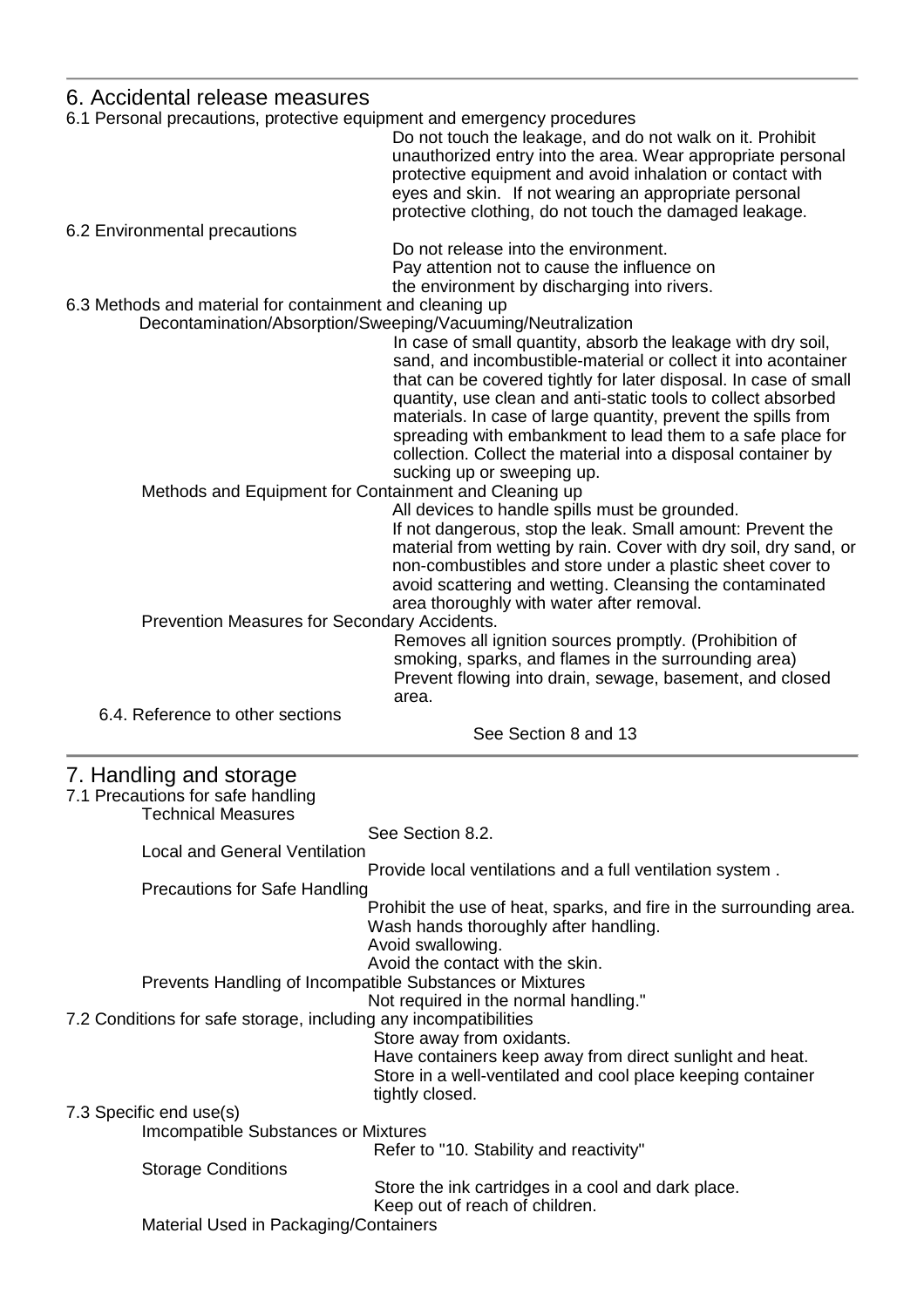## 8. Exposure controls/personal protection

| 8.1 Control parameters                                                |                                                                           |
|-----------------------------------------------------------------------|---------------------------------------------------------------------------|
| EU limit values                                                       | (2-methoxymethylethoxy)propanol: IOELV: 8 h TWA, 308<br>$mg/m3(50 ppm)$ . |
| UK limit values                                                       | (2-methoxymethylethoxy) propanol: WEL: 8 h TWA, 308 mg/m3<br>(50ppm).     |
| 8.2 Exposure controls                                                 |                                                                           |
| <b>Engineering Controls</b>                                           |                                                                           |
|                                                                       | Use Local exhaust ventilation.                                            |
| <b>Personal Protective Equipment</b><br><b>Respiratory Protection</b> |                                                                           |
|                                                                       | Respirator to avoid breathing organic solvent vapor.                      |
| <b>Hand Protection</b>                                                |                                                                           |
|                                                                       | Ware chemical resistant gloves.                                           |
| Eye Protection                                                        |                                                                           |
|                                                                       | Use safety glasses or goggles.                                            |
| Skin and Body Protection                                              |                                                                           |
|                                                                       | Wear working clothes.                                                     |
| Specific Hygiene Measures                                             |                                                                           |
|                                                                       | Wash hands thoroughly after handling.                                     |
|                                                                       |                                                                           |

#### 9. Physical and chemical properties

9.1 Information on basic physical and chemical properties

| Appearance                                |                                                       |
|-------------------------------------------|-------------------------------------------------------|
| <b>Physical State</b>                     | Liquid                                                |
| Color                                     | <b>Blue</b>                                           |
| Odor                                      | Solvent odor                                          |
| Odour threshold                           | Not available                                         |
| рH                                        | Not available                                         |
| Melting/freezing point                    | Not available                                         |
| Initial boiling point/range Not available |                                                       |
| Flash point                               | $71^{\circ}$ C                                        |
| Evaporation rate                          | Not available                                         |
| Flammability (solid, gas)                 | Not available                                         |
| Flamm. or expl. limits                    | $1.4 - 6.9v/v\%$ as y-Butyrolactone                   |
|                                           | $1.3 - 10.4$ v/v% as (2-Methoxymethylethoxy) propanol |
| Vapour pressure                           | Not available                                         |
| Vapour density                            | Not available                                         |
| Relative density                          | 0.9 to 1.1                                            |
| <b>Solubilities</b>                       | Soluble in water                                      |
| Partition coefficient: n-octanol/water    |                                                       |
|                                           | Not available                                         |
| Auto-ignition temp.                       | Not available                                         |
| Decomposition temp.                       | Not available                                         |
| Viscosity                                 | 5 to 15 mPa.s $(25 °C)$                               |
| <b>Explosive properties</b>               | Not available                                         |
| Oxidising properties                      | Not available                                         |
| 9.2 Other information                     |                                                       |
|                                           | No information available.                             |
|                                           |                                                       |

## 10. Stability and reactivity

10.1 Reactivity

No information available.

10.2 Chemical stability

Stable under normal conditions.

10.3 Possibility of hazardous reactions

No information available.

10.4 Conditions to avoid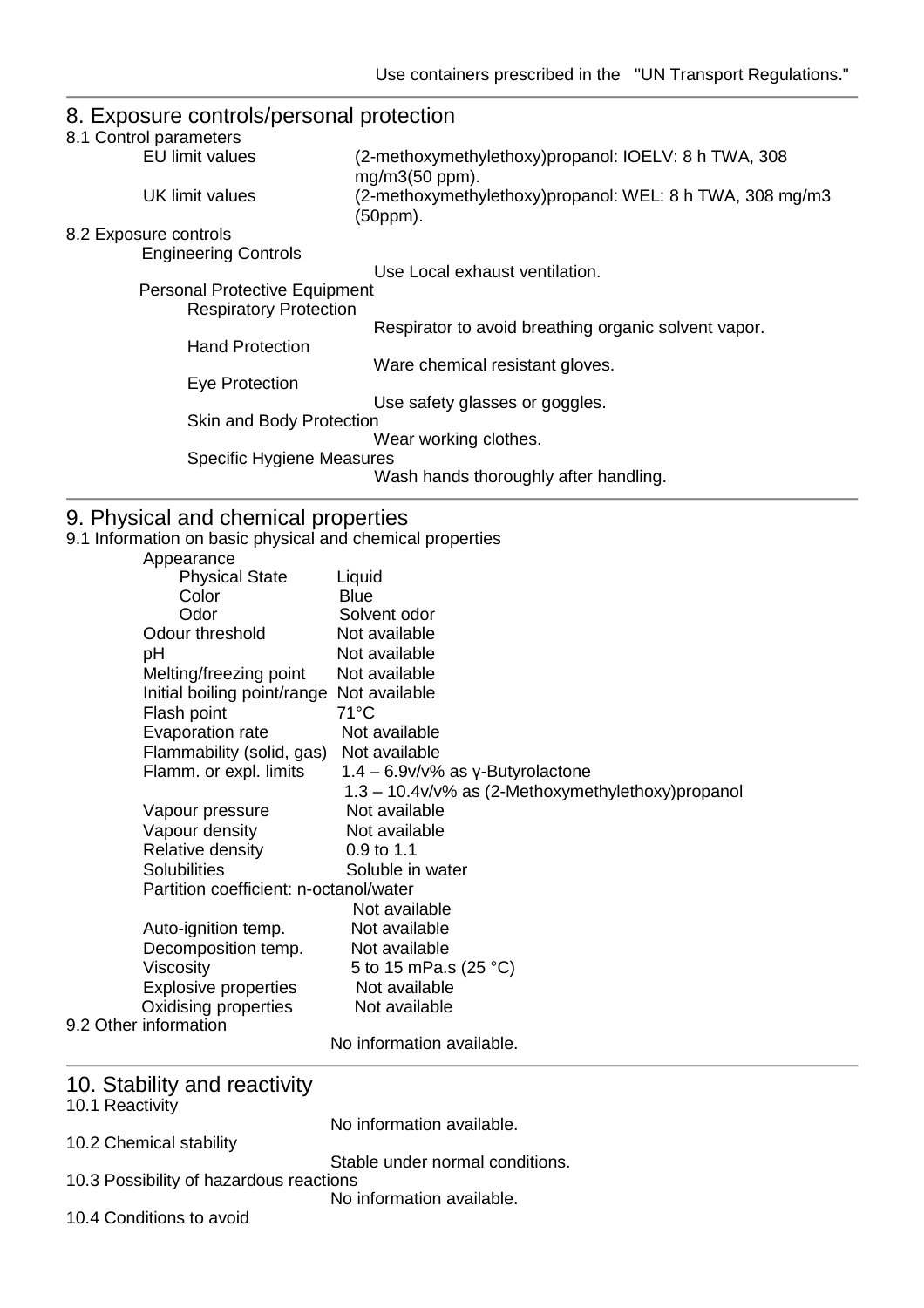| 10.5 Incompatible materials                                                                                                                                                                                                                                                            | Extremely high temperature                                                                                                                                                                                                                                                     |  |  |
|----------------------------------------------------------------------------------------------------------------------------------------------------------------------------------------------------------------------------------------------------------------------------------------|--------------------------------------------------------------------------------------------------------------------------------------------------------------------------------------------------------------------------------------------------------------------------------|--|--|
| 10.6. Hazardous decomposition products                                                                                                                                                                                                                                                 | Oxidising agents, strong bases and transition metals<br>No information available                                                                                                                                                                                               |  |  |
| 11. Toxicological information<br>11.1 Information on toxicological effects<br>Acute toxicity<br>Serious eye damage/irritation<br>Respiratory or skinsensitisation<br>Germ cell mutagenicity<br>Carcinogenicity<br>Reproductive toxicity<br>STOT-repeated exposure<br>Aspiration hazard | No data available.<br>Skin corrosion/irritation No data available.<br>May cause eye irritation.<br>No data available.<br>No data available.<br>No data available.<br>No data available.<br>STOT-single exposure No data available.<br>No data available.<br>No data available. |  |  |
| 12. Ecological information                                                                                                                                                                                                                                                             |                                                                                                                                                                                                                                                                                |  |  |
| 12.1 Toxicity                                                                                                                                                                                                                                                                          | No information available.                                                                                                                                                                                                                                                      |  |  |
| 12.2 Persistence and degradability                                                                                                                                                                                                                                                     | No information available.                                                                                                                                                                                                                                                      |  |  |
| 12.3 Bioaccumulative potential                                                                                                                                                                                                                                                         |                                                                                                                                                                                                                                                                                |  |  |
| 12.4 Mobility in soil                                                                                                                                                                                                                                                                  | No information available.                                                                                                                                                                                                                                                      |  |  |
| 12.5 Results of PBT and vPvB assessment<br><b>PBT</b><br>vPvB<br>12.6 Other adverse effects<br><b>Environmental Hazards</b>                                                                                                                                                            | No information available.<br>Not applicable.<br>Not applicable.<br>No information available                                                                                                                                                                                    |  |  |
| 13. Disposal considerations<br>13.1 Waste treatment methods                                                                                                                                                                                                                            | Comply with national and local environmental regulations. Do not<br>dump this product into sewers, on the ground or into any body of<br>water.                                                                                                                                 |  |  |
| 14. Transport information<br>14.1 UN number                                                                                                                                                                                                                                            |                                                                                                                                                                                                                                                                                |  |  |
| 14.2 UN proper shipping name                                                                                                                                                                                                                                                           | Not classified as dangerous goods according to UN criteria.                                                                                                                                                                                                                    |  |  |
| 14.3 Transport hazard class(es)                                                                                                                                                                                                                                                        | Not applicable.                                                                                                                                                                                                                                                                |  |  |
|                                                                                                                                                                                                                                                                                        | Not applicable.                                                                                                                                                                                                                                                                |  |  |
| 14.4 Packing group                                                                                                                                                                                                                                                                     | Not applicable.                                                                                                                                                                                                                                                                |  |  |
| 14.5 Environmental hazards                                                                                                                                                                                                                                                             | Not classified as environmentally hazardous.                                                                                                                                                                                                                                   |  |  |
| 14.6 Special precautions for user                                                                                                                                                                                                                                                      |                                                                                                                                                                                                                                                                                |  |  |
|                                                                                                                                                                                                                                                                                        | Not applicable.<br>14.7 Transport in bulk according to Annex II of MARPOL73/78 and the IBC Code<br>Not applicable.<br>Follow all regulations in your country.                                                                                                                  |  |  |